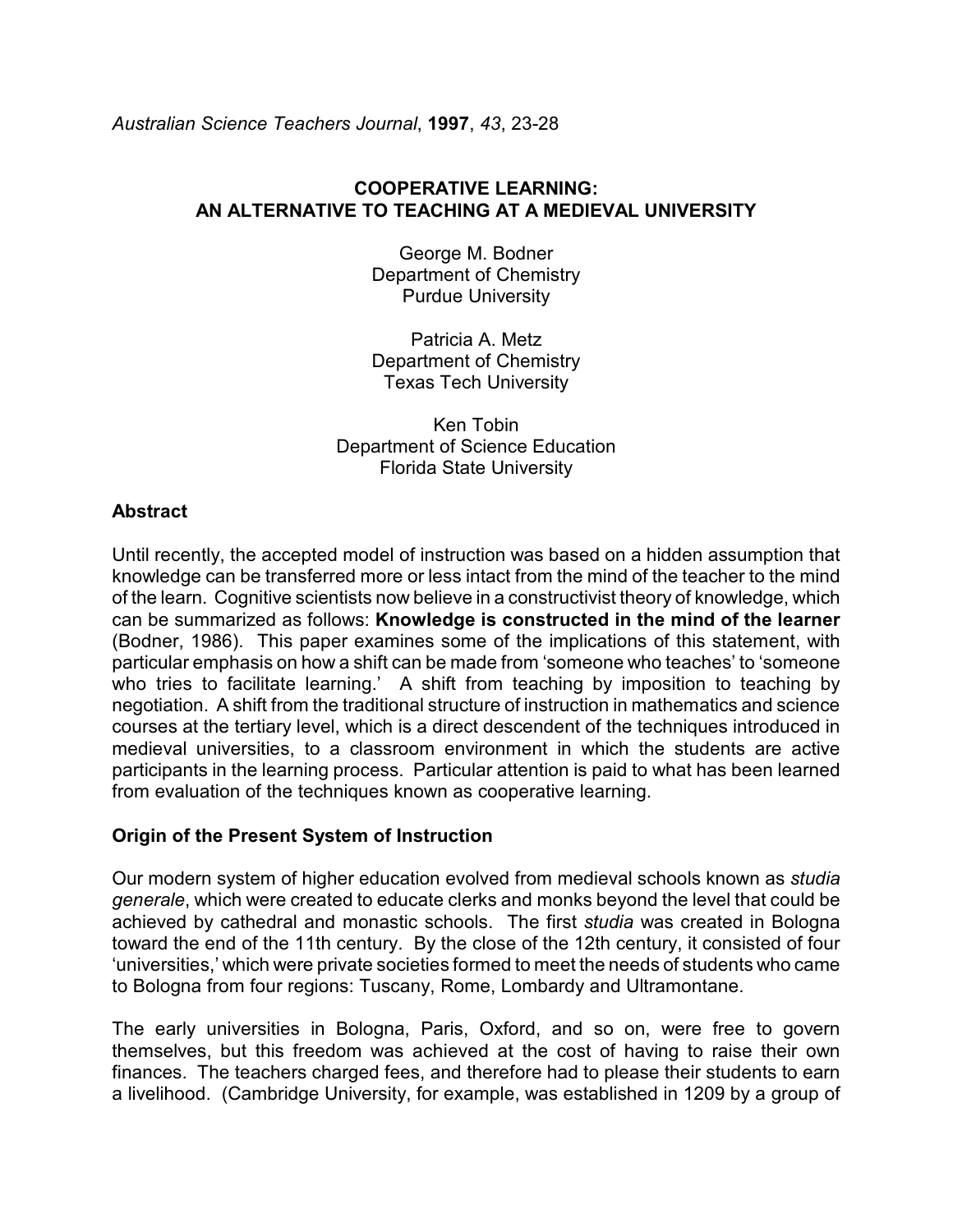dissatisfied students who moved there from Oxford.) These universities focused on preparing men for careers in service to either Church or State. All students began with the same curriculum: grammar (Latin), logic, and rhetoric. They then went on to major in either law, medicine, or theology. Graduation depended on a single final examination, which most students failed.

### **Whole-Class Noninteractive Modes of Instruction**

Reflect back on your undergraduate experience. To what extent were the science and mathematics courses you took based on the format introduced in medieval universities a series of lectures in which scholars tried to summarize the state of knowledge in their area of expertise? When this format was first implemented, there was no alternative. Books were rare; individual ownership of books even rarer.

Lectures are still the best way to introduce information when our role is the same as that of the 'masters' who taught at the early universities — when we bring together information from a number of sources to which the audience does not have access. But this is not the case in undergraduate science and mathematics courses, where our students have access to excellent texts that provide them with more than enough information.

The traditional lecture approach to instruction can be characterized in terms of the coordinate system shown in Figure 1. Lectures represent a whole-class, teacher-centered, noninteractive mode of instruction. They address the whole class at the same time; all decisions about the topics to be covered, the order in which they are presented, and the amount of time devoted to each topic is controlled by the instructor; and interactions between the instructor and students are rare, if not nonexistent.



Figure 1

As part of a description of her experiences as a graduate student, Metz (1988) described one course as follows: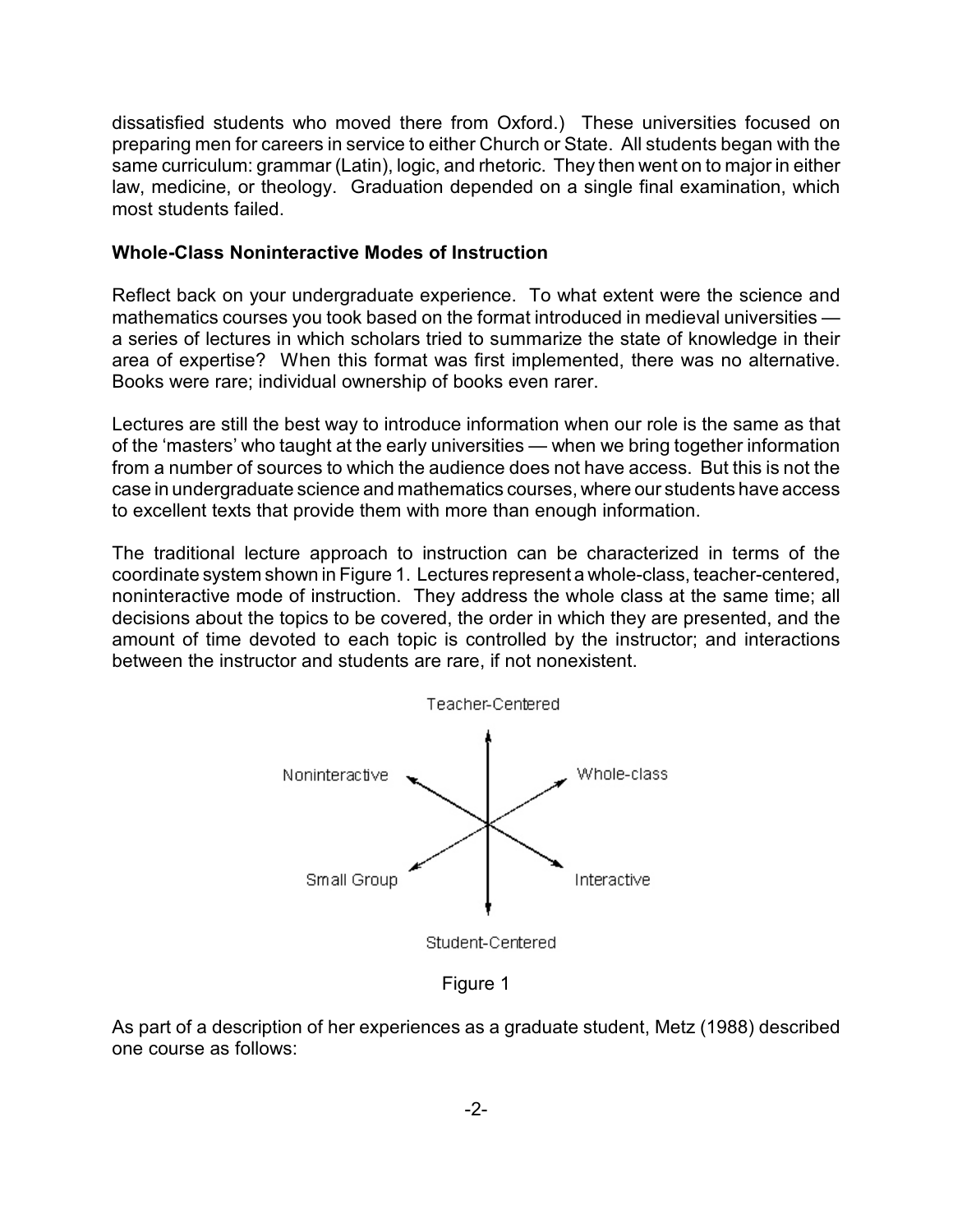[This course was] the most frustrating of all. ... My frustration as a teacher started to mount when a student asked some questions on a point he did not understand. The professor responded to the first, then said he could not answer other questions because he had material to cover and had limited time to do so. ... Several days later when this same student raised his hand, he was ignored. No one ever again attempted to ask a question.

She then concluded with a phrase that characterizes all too many whole-class, teachercentered, noninteractive classrooms.

The next point of frustration was the lecture notes. At times I felt the professor's notes became my notes without passing through either of our minds.

## **Whole-Class Interactive Modes of Instruction**

As part of a study of exemplary practice in teaching, Tobin and co-workers described the classroom behavior of teachers they referred to as 'Doug' and 'Gary' (Tobin and Fraser, 1987). Doug believed that:

- It is important for students to *understand* what they learn and to *retain* this knowledge..
- This can best be achieved by presenting the material in the syllabus, explaining this material, and helping students identify the logical structure of chemistry.
- The ability to explain new material to our students is a critical factor in our effectiveness as teachers.

Many who share these beliefs approach instruction from a whole-class, teacher-centered, noninteractive mode. They take the burden of learning onto themselves and dominate what happens in the classroom. When students fail, they conclude that they have failed or that the students were either too lazy or did not have the cognitive skills to succeed.

An observer watching Doug's classes would find that he often used a 'lecture' mode of instruction. (It is difficult to imagine a classroom in which this mode is not present, at least some of the time.) One of the keys to Doug's success, however, was his ability to also use an **interactive** mode of instruction. The focus of attention was still the whole class and the classroom environment was still predominantly teacher-centered, but now Doug was involved in a dialogue with his students.

To help the students to 'understand' the material they were learning, Doug made extensive use of questions to develop the content of his lessons, to probe whether students understood the material, and to involve the students in the learning process. These teacher-initiated questions were asked in a nonthreatening atmosphere, in which the risk of an inappropriate response was minimized. Doug also encouraged his students to ask questions. (In some lessons, students asked more than 60% of the questions, transforming the classroom environment along the coordinate system in Figure 1 toward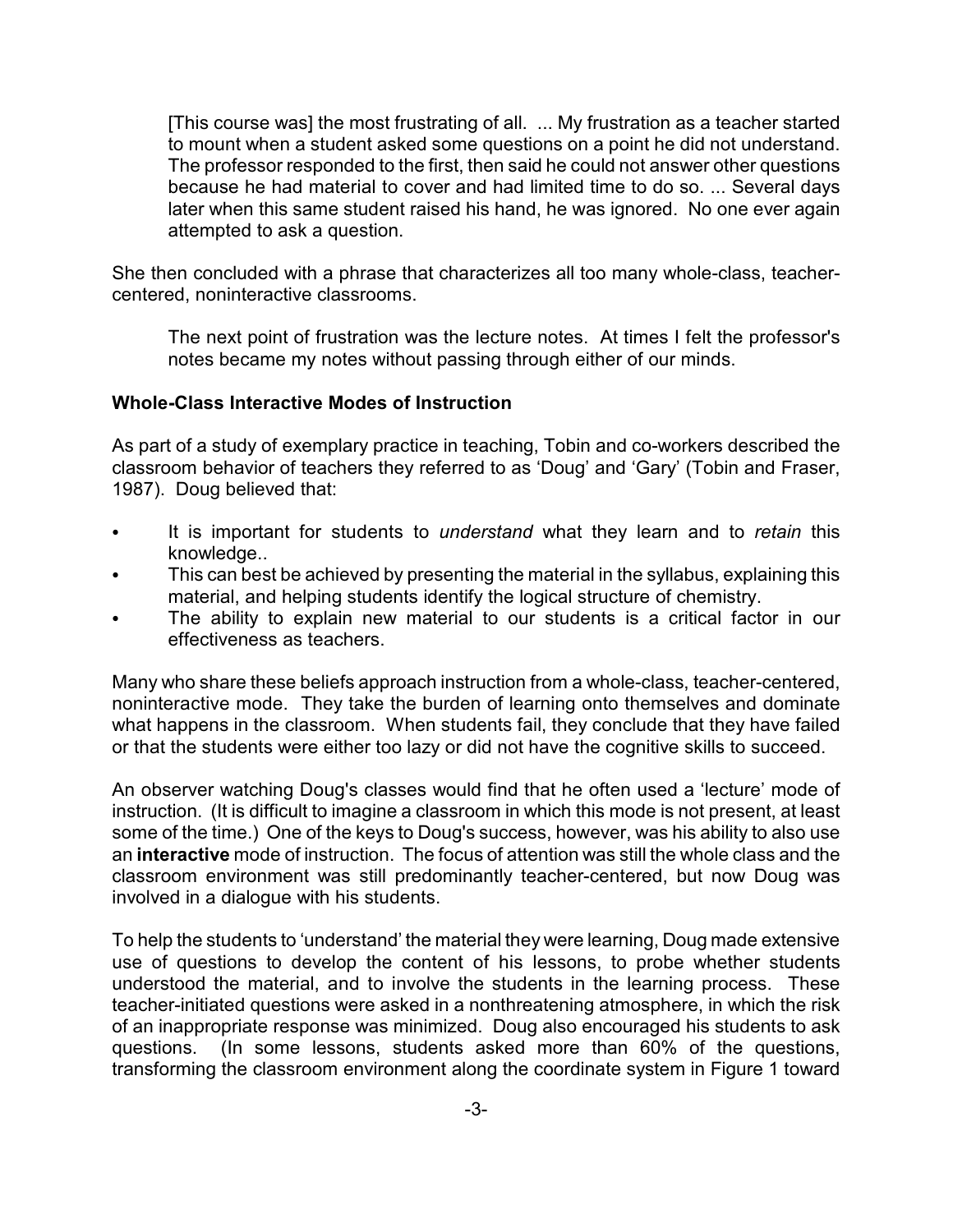one that was more student-centered.) His students considered the most useful classes to be those in which the frequency of student-initiated questions was high. (Even students who did not ask questions valued the questions their peers asked.) Another important feature of the interactive mode of instruction in Doug's class was the tendency of the students to spontaneously take over the class and answer questions raised by other students.

### **Interactive Instruction in Large Classes**

Some might argue that an interactive mode of instruction based on extensive use of questions is fine for Doug, who has only a limited number of students in each of his highschool classes. But what about those of us who teach hundreds of students at a time?

To study what happens when interactive techniques are used in large courses, Metz (1988) compared the performance of students in a teacher-centered lecture with a studentcentered interactive class. The instructors selected to run these sections had the same amount of experience, but different natural teaching styles. The 384 students in the study were all registered in the same course, but they were divided into two groups who attended class in different rooms.

Most students were exposed to a classical teacher-centered approach to instruction, where student-teacher interactions were kept to a minimum. Lectures were presented using a chalkboard or an overhead projector. Demonstrations were done, but students were not actively involved. Few questions, except of a rhetorical nature, were asked and few questions were encouraged from the students.

The instructor in the interactive class tried to maximize student involvement while minimizing his own. He started each class by briefly presenting the topic. He then provided the students with a whole-class or small-group activity and devoted his time to directing, clarifying and providing feedback to students, as necessary.

Students in both sections were given the same exams, which were written by the individual who taught the lecture section. The performance of the two sections on the exams was virtually identical, but there were clear differences in the attitudes of the students.

Students in the interactive class were more likely to indicate that they had little time to think about anything besides chemistry during class; to find it helpful when the lecturer asks questions that must be answered by the students before he or she continues; to feel challenged to think about the material being discussed during lecture; to feel comfortable about being called on to answer questions during class; and to want to take another chemistry course taught by the same format. They were also more likely to believe the course was taught at an appropriate level and that adequate material was presented in lecture to prepare them for exams.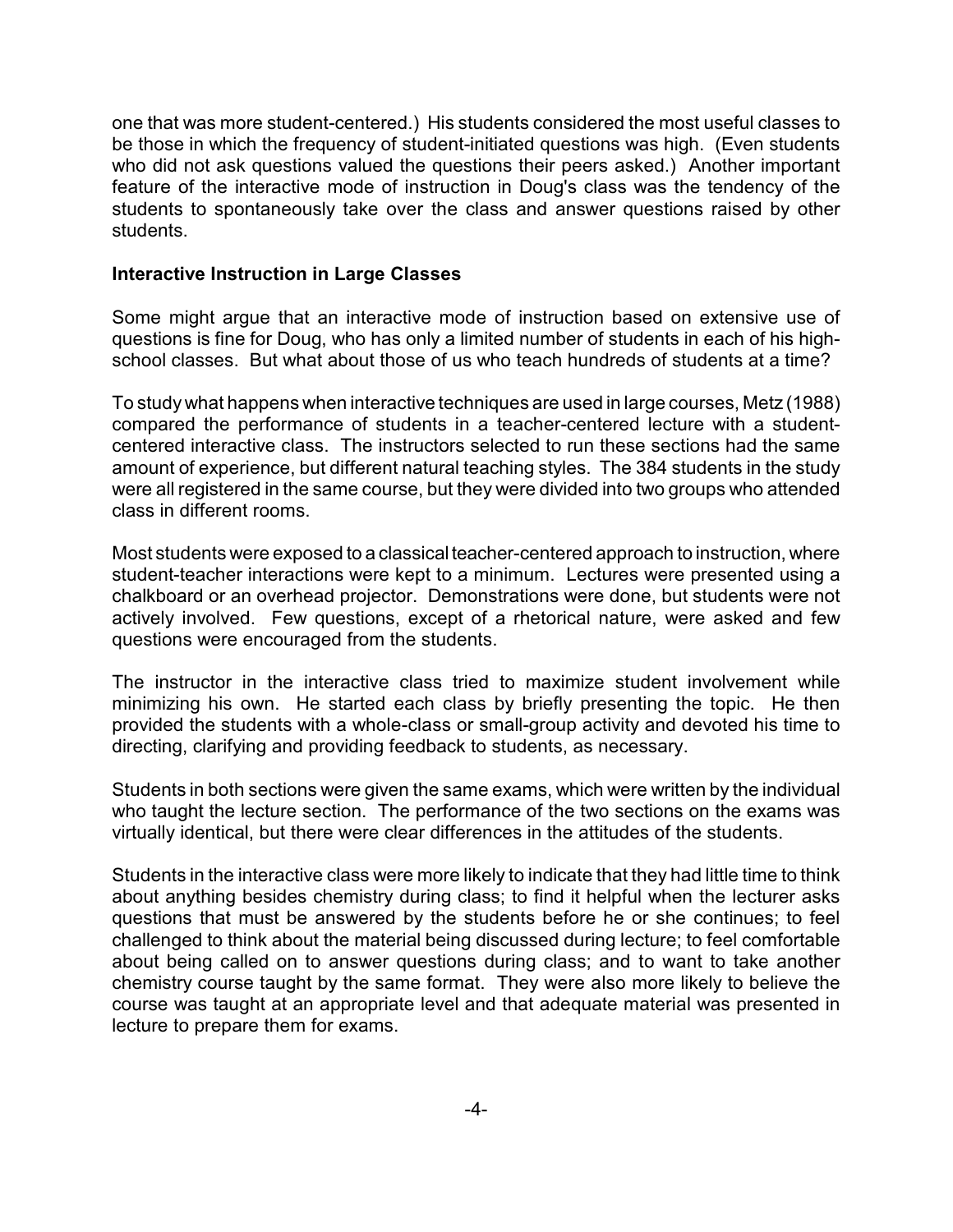Student behavior in the interactive class went through three stages. The initial stage, which lasted for three classes, was characterized by ambiguity and anxiety on the part of the students, who came into the course expecting to sit back and take notes. Students behavior in this stage included: looking away from the instructor when questions were asked; waiting for others to answer questions; raising their hands instead of calling out answers; responding to questions only when they were sure of their answers; asking few questions themselves; and refraining from correcting errors made by the instructor or other students.

The next stage, which lasted until the first exam, involved a transition from teacher dependence to student independence. This stage was characterized by the following kinds of student behavior: asking questions; trying to answer questions even when not sure of the answer; answering questions without being called on; talking within a group; and talking between groups of students. During this stage, the students finally accepted that the instructor was not going to tell them everything they needed to know for the exam and that it was up to them to take responsibility for their learning.

After the first exam, the students reached the final or working stage, in which they assumed an active role in class. They realized that other students in the class had similar problems with chemistry and that they could possibly help each other. It was during this stage that student-teacher and student-student interactions were at their highest. These interactions included: correcting errors made by the instructor, other students, or themselves; checking with neighbors before asking the instructor for help; asking more **why** and **how** questions; moving over to work with other students without being told to do so; continuing to work on problems as a group even after a whole-class discussion was resumed; asking for more clarification of problems and explanations — even interrupting the instructor to do so; starting to work on problems before the directions were completed; answering questions from other students before the instructor could respond to the questions; and answering questions — even rhetorical ones — without waiting to be called on.

# **Small-group Interactive Modes of Instruction**

The techniques discussed so far all focus on the class as a whole. Tobin's study of exemplary practices presented a case study of a chemistry teacher who used an alternative approach to instruction. Like Doug, Gary believed it was important for students to understand the material they were learning. But he believed this could only be achieved if they accepted responsibility for their own learning. Gary therefore allocated a higher proportion of his class time to individualized and small-group work. Like Doug, he constantly interacted with students, but his interactions were more likely to be one-on-one.

Students in Gary's classes frequently organized themselves into small-groups, which were characterized by very high levels of student-student interaction. The students discussed ideas within these groups and asked each other questions about things they did not understand. They were quite willing to help one another and responded favorably to smallgroup activities when interviewed.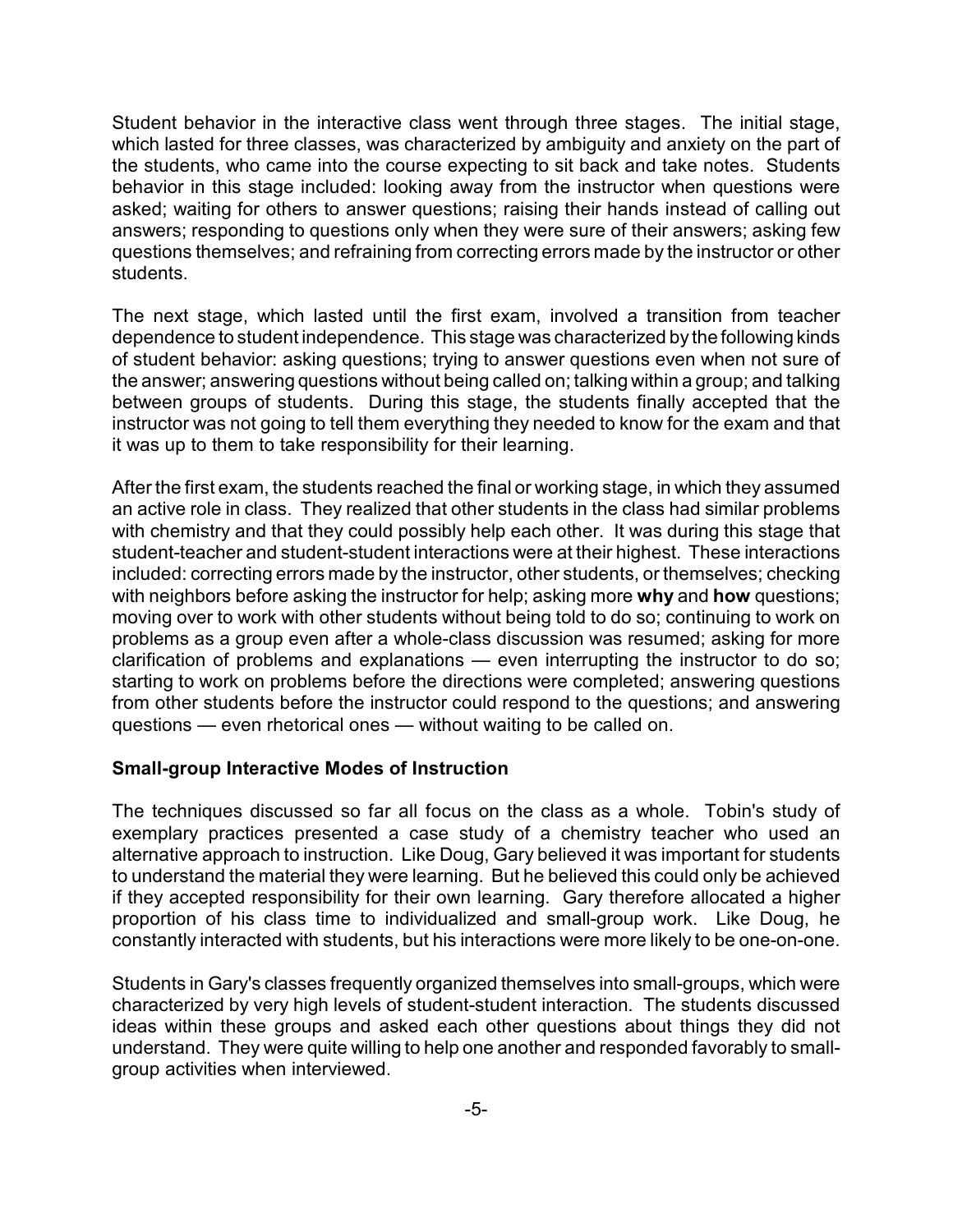# **Cooperative, Competitive, and Individualistic Learning**

The different modes of instruction discussed in this paper can be analyzed in terms of a theory developed by Kurt Lewin (1935) for understanding how individuals are motivated to work toward the accomplishment of their goals that was extended to interpersonal situations by Morton Deutsch (1949).

Deutsch identified three ways in which the motivations of different individuals can be interrelated. A **cooperative** situation is one in which an individual can only achieve his or her goals if the other members of the group also attain their goals. In a **competitive** situation, individuals can only achieve their goals when others in the group cannot. In an **individualistic** situation, there is no correlation among the ability of members of a group to attain their goals.

This model provides a theoretical basis for understanding the effect of different modes of instruction. There is no doubt that learning requires work and that the extent to which students apply themselves to learning is a function of their motivation. When a student finds a particular subject interesting, the student often possesses an intrinsic motivation to learn. Although talented teachers can make almost any topic seem interesting, no subject is inherently interesting to all students. Schools have therefore developed ways of motivating students. The most common of these extrinsic motivators involve grades.

Grades are successful as extrinsic motivators only when they are given on a competitive basis. But, as Slavin (1984, 1988) notes, competition among students creates a situation in which:

- Students hope their classmates do poorly, so that they can do well.
- There is peer-group pressure not to do too well, thereby raising the curve.
- Students who excel are often looked on with disfavor by their peers.

If we believe that students must accept responsibility for learning, and that competitive situations can discourage students from doing their best, the obvious solution might seem to be individualized instruction, in which students work at their own pace through a program of carefully sequenced activities. This technique seems particularly suited for use in mathematics and the physical sciences, where each new skill builds on prior knowledge.

Research on programmed instruction, however, suggests that this technique does not meet our expectations. There are many reasons for this (Slavin, Leavey, and Madden, 1984).

- Students find it boring, because it forces them to interact with paper, not people.
- It isolates students from one another.
- Students tend to get bogged down as the tasks become familiar, and therefore monotonous.
- There is no incentive to progress rapidly.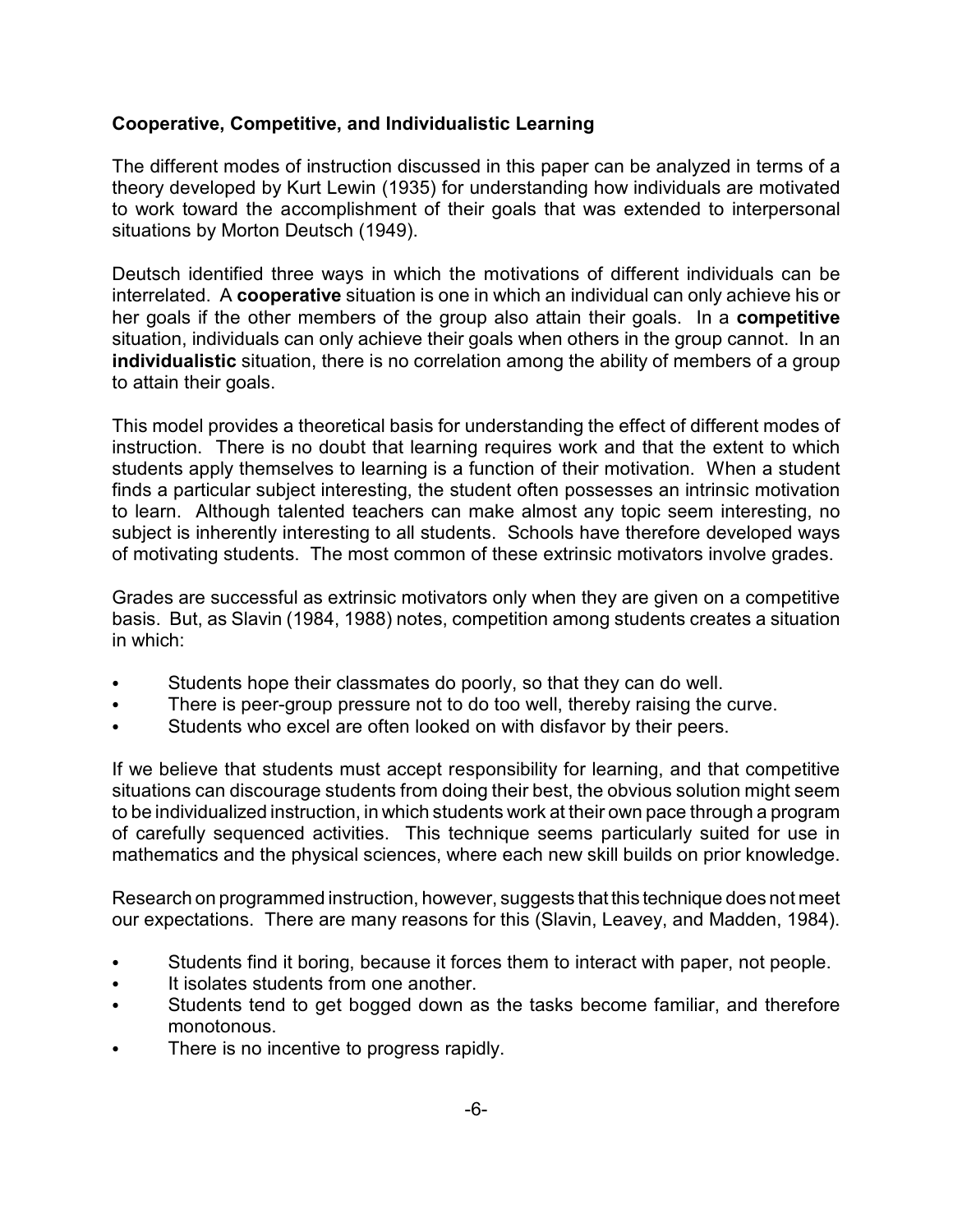The teacher is relegated to the role of nothing more than an answer-checker.

Vygotsky (1986) provided a theoretical framework for understanding how forcing students to work by themselves can actually limit the amount that can be learned. The best example of the problems with programmed instruction is the case study done by Erlwanger (1972) on 'Benny,' a young mathematics student who, on the basis of extensive seatwork, constructed knowledge about the mathematics of fractions that some researchers would call a 'less powerful' concept, but practicing teachers would label as 'wrong.'

This leaves us with a third goal structure to consider: cooperative learning, which is the basis for both Doug's whole-class interactive mode of instruction and Gary's use of smallgroup activities.

# **The Theory of Cooperative Learning**

A theoretical model based on the work of Piaget has been proposed to explain why cooperative learning might improve student achievement (Damon, 1984). This model suggests that the group discussions that occur during cooperative learning achieve the following.

- They expose inadequate or inappropriate reasoning, which results in disequilibration that can lead to better understanding.
- They motivate individuals to abandon misconcepts and search for more powerful concepts.
- They provide a forum that encourages critical thinking.
- They lead to constructive controversy, which focuses students' thinking and increases the use of higher-order cognitive processes.
- They encourage students to vocalize ideas, which inevitably improves their performance.

According to this model, the most important element of cooperative learning is the fact that students work together in groups in which they are involved in discourse about the course content they are struggling to learn.

A separate model has been proposed from the perspective of the theory of motivation, which attributes the success of group learning to the goal structure of cooperative learning (Slavin, 1984, 1987, 1988). This model proposes that cooperative learning activities, when properly carried out, create a situation in which the only way individual group members can attain their goals is if the group is successful. To meet their own goals, members of the group therefore help their classmates do whatever is necessary to succeed. According to this theory, cooperative learning encourages students to want their classmates to succeed, in sharp contrast to the situation when individuals compete for grades.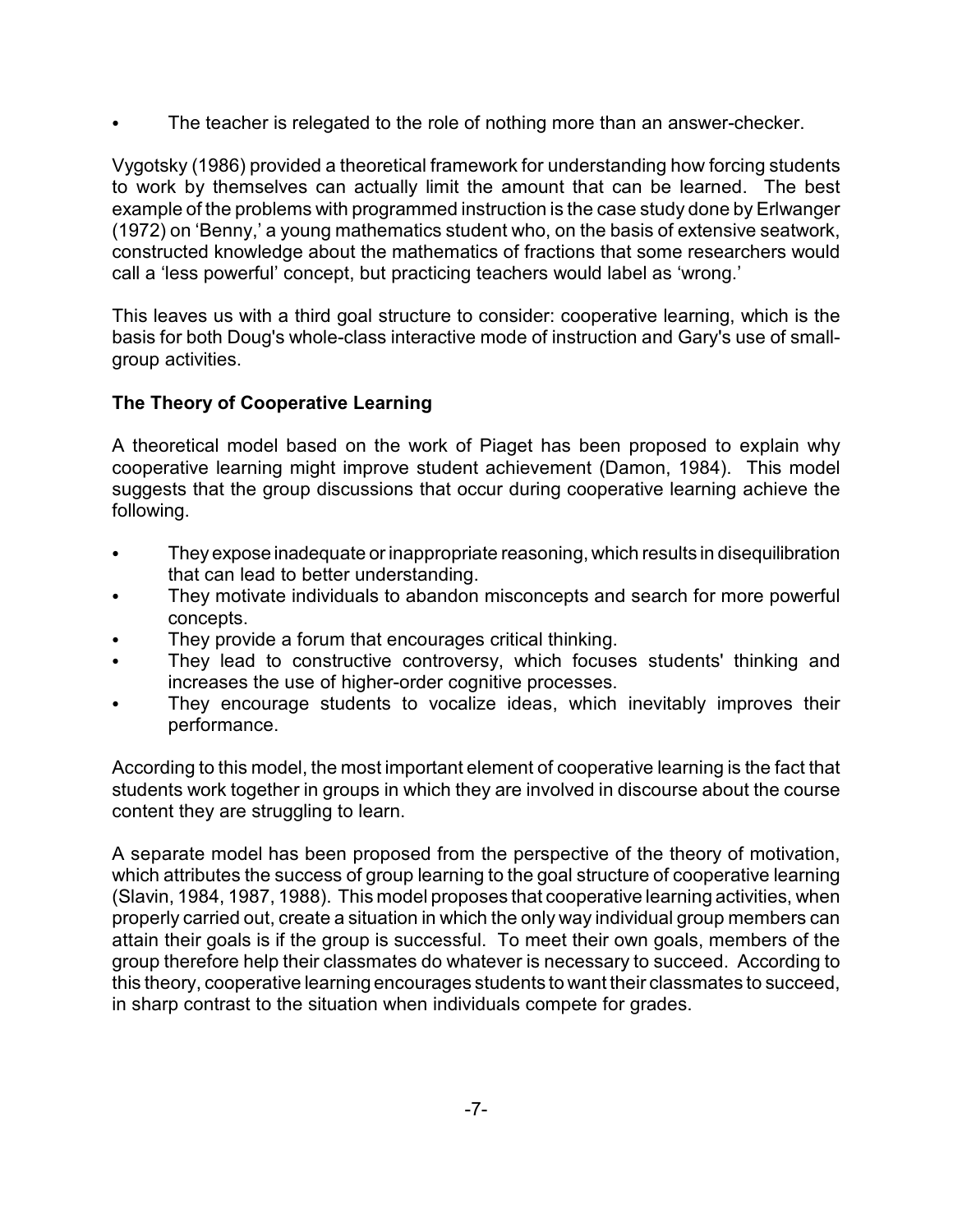### **Effect of Cooperative Learning**

Cooperative learning has been shown to improve student achievement (Johnson, Maruyama, Johnson, Nelson, and Skon, 1981). They have also been shown to increase the use of higher-order cognitive skills (Gabbert, Johnson, and Johnson, 1986) that then transfer to individual learning situations because whole-class interactive and small-group approaches help students develop strategies for solving problems that their peers in competitive or individualistic environments only experience second-hand (Ross, 1988).

When high-, medium-, and low-achieving students are compared, it is the low- and medium-achievers who seem to benefit most from cooperative learning (Johnson, Johnson, Roy, and Zaidman, 1985). Thus, it is not surprising that cooperative learning has been found to improve students' self-esteem (Johnson and Johnson, 1979). The performance of the high-achievers is usually the same in both competitive and cooperative learning situations. However, when these students are interviewed they report feeling more support and encouragement from their peers and the teacher when they work in groups.

Some have argued that cooperative learning should be used, even if it had no impact on student achievement (Slavin, 1984), because of the way it improves the relationships between males and females (Waring, Johnson, Maruyama, and Johnson, 1985) and among different ethnic and racial groups (Sharan, 1980; Johnson, Johnson, Tiffany, and Zaidman, 1984).

An equally compelling argument can be made for cooperative learning on the basis of the effect it can have on reducing students' anxiety about science and mathematics (Stodolsky, 1985) by creating a relaxed, tension-free atmosphere, in which a feeling of mutual trust prevails (Okebukola, 1986).

## **Implementing Cooperative Learning**

If you choose to include an element of cooperative learning in your course, you might wish to consider the following answers to common questions, which summarize the results of a variety of research studies (Johnson and Johnson., 1979; Sharan, 1980, 1983; Johnson, et al., 1984; Johnson, et al., 1985; Waring, et al., 1985).

How are groups constructed?

Groups should contain between three and five members. If the group is too small, one member can dominate the others. If it is too large, the group will ignore the contributions of one or more members. The group should be heterogeneous. It should include high-, medium-, and low-achievers; both males and females; and members of different ethnic groups, if possible. The more heterogeneous the group, the larger its resources for problem solving.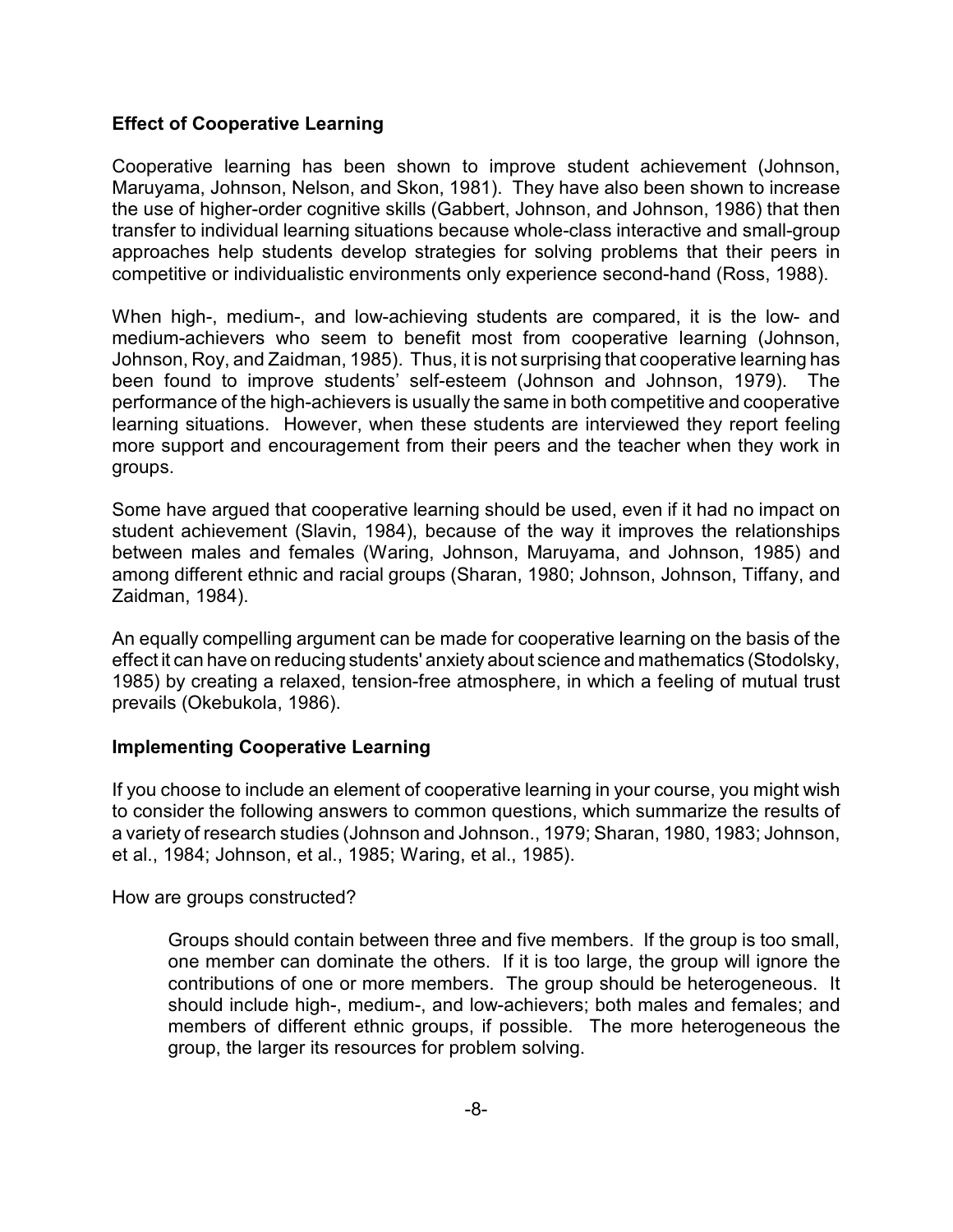What are the essential elements of group work?

Cooperative learning assumes that the success of each individual depends on other members of the group. This can be achieved by sharing mutual goals, resources, and rewards. It can also be accomplished by giving each member of the group a specific task whose completion is essential to the group's success.

### How do I get students to work in groups?

It might help to impose the following rules. Members of the group should share their information with each other; encourage other members of the group; bring out the ideas of other group members; argue their own point of view; be critical of ideas, not people; and make sure they understand the views of other members of their group.

### How do I assess cooperative learning?

The group can produce a single product for which all members receive the same grade. (This approach is used in many of the General Chemistry courses at Purdue, in which lab reports are submitted by groups of three students.) Alternatively, and some would argue preferentially, small-group activities can be used to enhance learning and testing for grades can then be done on an individual basis. This combination reflects the notion that the optimum use of small-group activities requires both cooperative learning and individual accountability. (Recently, we studied what happens when groups of students were allowed to discuss their Organic Chemistry exams for up to 30 minutes before they split up to write their individual answers. We found significant differences in the answers members of a group gave to individual questions, and the test scores of these students. But we also found a significant improvement in the extent to which all of the students seemed to understand the questions they were answering.)

What is the relationship between groups?

It is possible to construct modes of instruction based on both **intergroup cooperation** and **intergroup competition**. The first can be fostered by asking the students to think about questions such as: 'What do we need to do to make sure everyone in the class does a good job learning?' The second is much easier to achieve. Have them reflect on the following question: 'What can we do to make sure that our group is best?' Those who have played team sports know the value of intergroup competition. It is worth noting, however, that *intergroup cooperation* is less likely to accentuate the importance of status and ability within groups. It therefore enhances learning by students with less ability or by those from minority groups.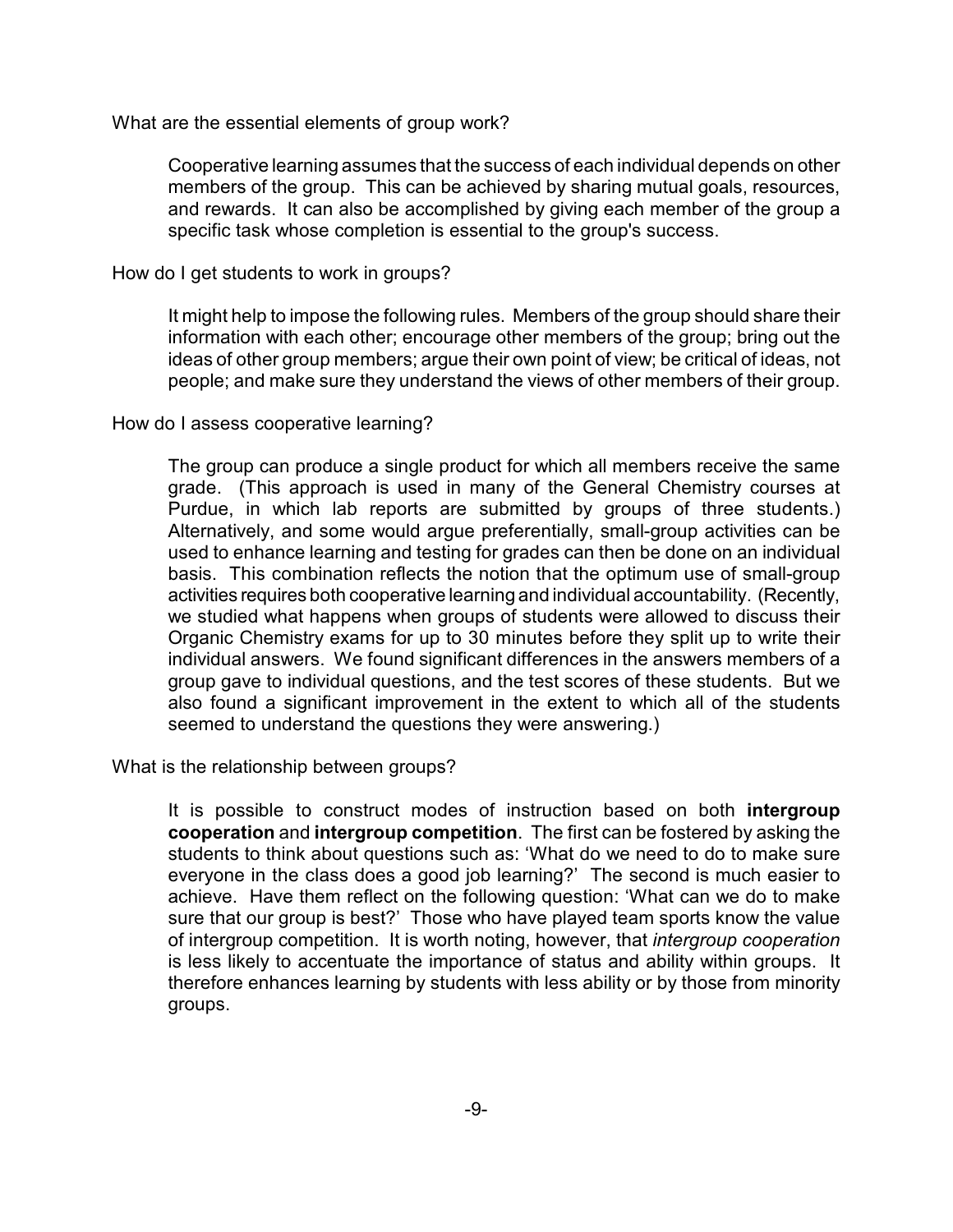What do I have to do as the teacher to implement group work?

Your role is to notice when a group consistently leaves one member out, to stop the group's work, and point out that they are losing valuable resources. More importantly, you will have to learn how to relinquish your role as the primary dispenser of knowledge and control. You must be willing to decentralize authority in the classroom.

# **Conclusion**

To some, 'cooperative learning' means the small-group, interactive approach that characterized Gary's classroom or the aspect of small-group work incorporated into large lecture sections in Metz's study. In its broadest sense, however, it can include the teacherfacilitated 'cooperative learning' that occurs during the dialogue between students and teacher in Doug's class.

Cooperative learning should not be viewed as a threat to the instructor, or a way of replacing a dedicated teacher with another form of a 'teacher-proof curriculum.' Incorporating cooperative learning into one's classroom can begin as nothing more than a shift from the top of the coordinate system in Figure 1 along one or more axes toward the bottom. For some, it is a shift away from whole-class toward small-group instruction, for others it is a shift toward a student-centered classroom. What is most important is a shift toward an interactive environment, in which student-student and student-teacher interactions are maximized. Regardless of the axis (or axes) along which the shift takes place, the goal of cooperative learning is the same — to transform the instructor from 'someone who teaches' to 'someone who facilitates learning.'

## **References**

- Bodner, G. M. (1986). Constructivism: A theory of knowledge. *Journal of Chemical Ed*ucation, *63*, 873-878.
- Damon, W. (1984). Peer education: The untapped potential. *Journal of Applied Developmental Psychology*, *5*, 331-343.
- Deutsch, M. (1949). An experimental study of the effects of cooperation and competition upon group process. *Human Relations*, *2*, 199-232.
- Erlwanger, S. (1973). Benny's conception of rules and answers in IPI Mathematics. *Journal of Children's Mathematical Behavior*, *1*(2) 157-283
- Gabbert, B., Johnson, D. W. and Johnson, R. T. (1986). Cooperative learning, group-toindividual transfer, process gain, and the acquisition of cognitive reasoning strategies, *Journal of Psychology, 120*, 265-278.
- Gallagher, J. J. & Tobin, K. (1987). Teacher management and student engagement in high school science. *Science Education*, *71*, 535-555.
- Johnson, R. T. and Johnson, D. W. (1979). Cooperative learning, powerful sciencing, *Science and Children*, *17*(3), 26-27.